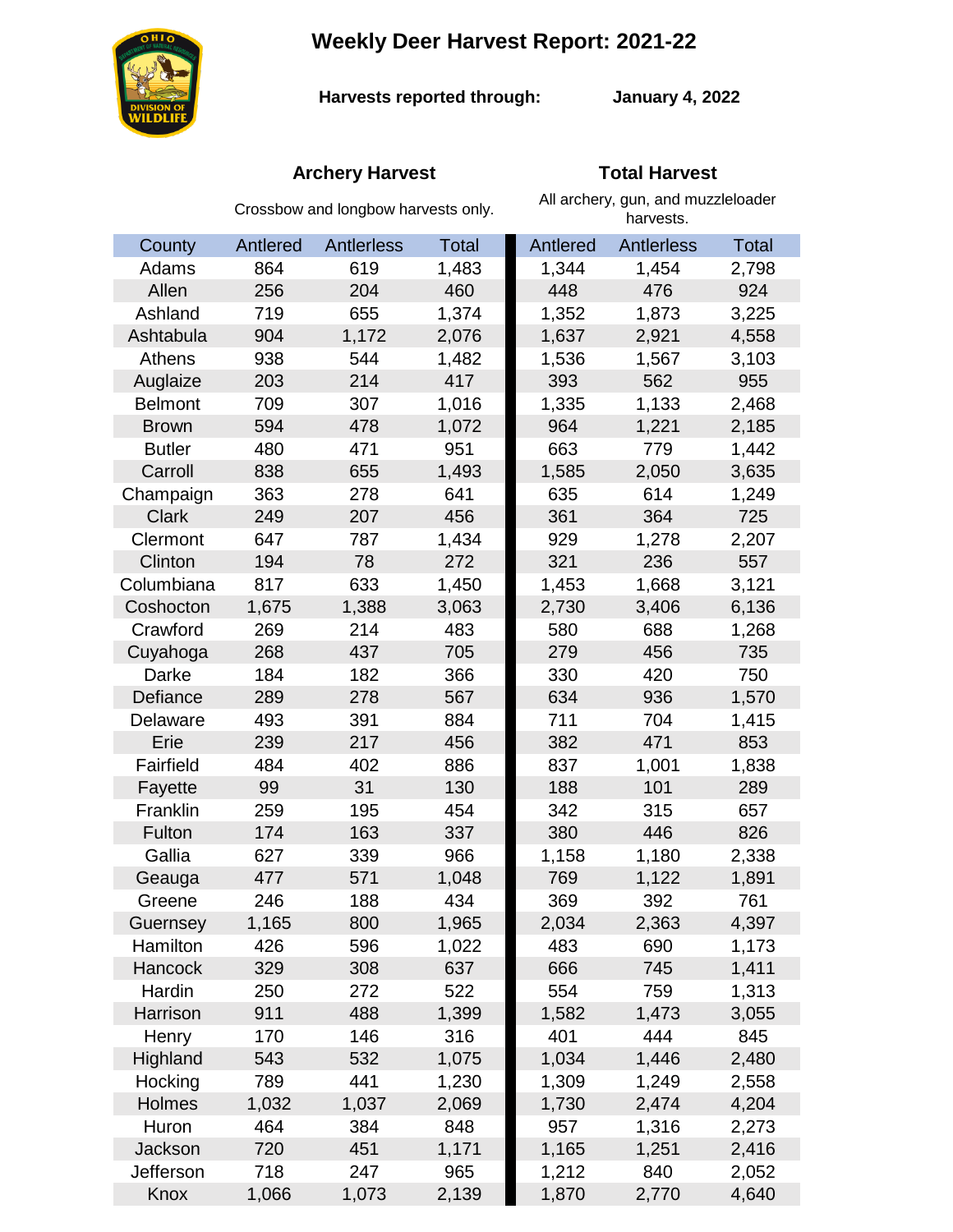# **Weekly Deer Harvest Report: 2021-22**



**Harvests reported through:** 

**January 4, 2022**

# **Archery Harvest Total Harvest**

|               | Crossbow and longbow harvests only. |                   |              | All archery, gun, and muzzleloader<br>harvests. |            |              |  |
|---------------|-------------------------------------|-------------------|--------------|-------------------------------------------------|------------|--------------|--|
| County        | Antlered                            | <b>Antlerless</b> | <b>Total</b> | Antlered                                        | Antlerless | <b>Total</b> |  |
| Lake          | 246                                 | 347               | 593          | 314                                             | 465        | 779          |  |
| Lawrence      | 475                                 | 174               | 649          | 848                                             | 625        | 1,473        |  |
| Licking       | 1,308                               | 1,075             | 2,383        | 2,058                                           | 2,478      | 4,536        |  |
| Logan         | 463                                 | 523               | 986          | 806                                             | 1,196      | 2,002        |  |
| Lorain        | 581                                 | 521               | 1,102        | 928                                             | 1,134      | 2,062        |  |
| Lucas         | 190                                 | 244               | 434          | 250                                             | 309        | 559          |  |
| Madison       | 172                                 | 111               | 283          | 303                                             | 282        | 585          |  |
| Mahoning      | 552                                 | 475               | 1,027        | 807                                             | 991        | 1,798        |  |
| Marion        | 204                                 | 170               | 374          | 441                                             | 469        | 910          |  |
| Medina        | 620                                 | 679               | 1,299        | 950                                             | 1,259      | 2,209        |  |
| Meigs         | 799                                 | 519               | 1,318        | 1,376                                           | 1,551      | 2,927        |  |
| Mercer        | 172                                 | 201               | 373          | 372                                             | 510        | 882          |  |
| Miami         | 245                                 | 196               | 441          | 365                                             | 412        | 777          |  |
| Monroe        | 572                                 | 250               | 822          | 1,106                                           | 1,077      | 2,183        |  |
| Montgomery    | 241                                 | 282               | 523          | 326                                             | 434        | 760          |  |
| Morgan        | 747                                 | 448               | 1,195        | 1,303                                           | 1,527      | 2,830        |  |
| <b>Morrow</b> | 428                                 | 346               | 774          | 737                                             | 835        | 1,572        |  |
| Muskingum     | 1,376                               | 748               | 2,124        | 2,313                                           | 2,361      | 4,674        |  |
| Noble         | 756                                 | 495               | 1,251        | 1,286                                           | 1,515      | 2,801        |  |
| Ottawa        | 138                                 | 127               | 265          | 218                                             | 263        | 481          |  |
| Paulding      | 204                                 | 228               | 432          | 490                                             | 688        | 1,178        |  |
| Perry         | 671                                 | 401               | 1,072        | 1,170                                           | 1,245      | 2,415        |  |
| Pickaway      | 165                                 | 100               | 265          | 339                                             | 259        | 598          |  |
| <b>Pike</b>   | 554                                 | 347               | 901          | 850                                             | 793        | 1,643        |  |
| Portage       | 667                                 | 657               | 1,324        | 1,031                                           | 1,325      | 2,356        |  |
| Preble        | 285                                 | 226               | 511          | 465                                             | 494        | 959          |  |
| Putnam        | 198                                 | 160               | 358          | 383                                             | 433        | 816          |  |
| Richland      | 870                                 | 789               | 1,659        | 1,423                                           | 1,920      | 3,343        |  |
| Ross          | 796                                 | 544               | 1,340        | 1,331                                           | 1,358      | 2,689        |  |
| Sandusky      | 255                                 | 244               | 499          | 404                                             | 488        | 892          |  |
| Scioto        | 592                                 | 401               | 993          | 909                                             | 975        | 1,884        |  |
| Seneca        | 400                                 | 348               | 748          | 824                                             | 1,075      | 1,899        |  |
| Shelby        | 217                                 | 256               | 473          | 406                                             | 600        | 1,006        |  |
| <b>Stark</b>  | 807                                 | 748               | 1,555        | 1,201                                           | 1,511      | 2,712        |  |
| Summit        | 587                                 | 639               | 1,226        | 683                                             | 773        | 1,456        |  |
| Trumbull      | 846                                 | 1,081             | 1,927        | 1,371                                           | 2,140      | 3,511        |  |
| Tuscarawas    | 1,356                               | 1,138             | 2,494        | 2,387                                           | 2,955      | 5,342        |  |
| Union         | 276                                 | 261               | 537          | 476                                             | 548        | 1,024        |  |
| Van Wert      | 129                                 | 104               | 233          | 282                                             | 278        | 560          |  |
| Vinton        | 667                                 | 358               | 1,025        | 1,097                                           | 1,059      | 2,156        |  |
| Warren        | 352                                 | 313               | 665          | 529                                             | 553        | 1,082        |  |
| Washington    | 826                                 | 343               | 1,169        | 1,555                                           | 1,444      | 2,999        |  |